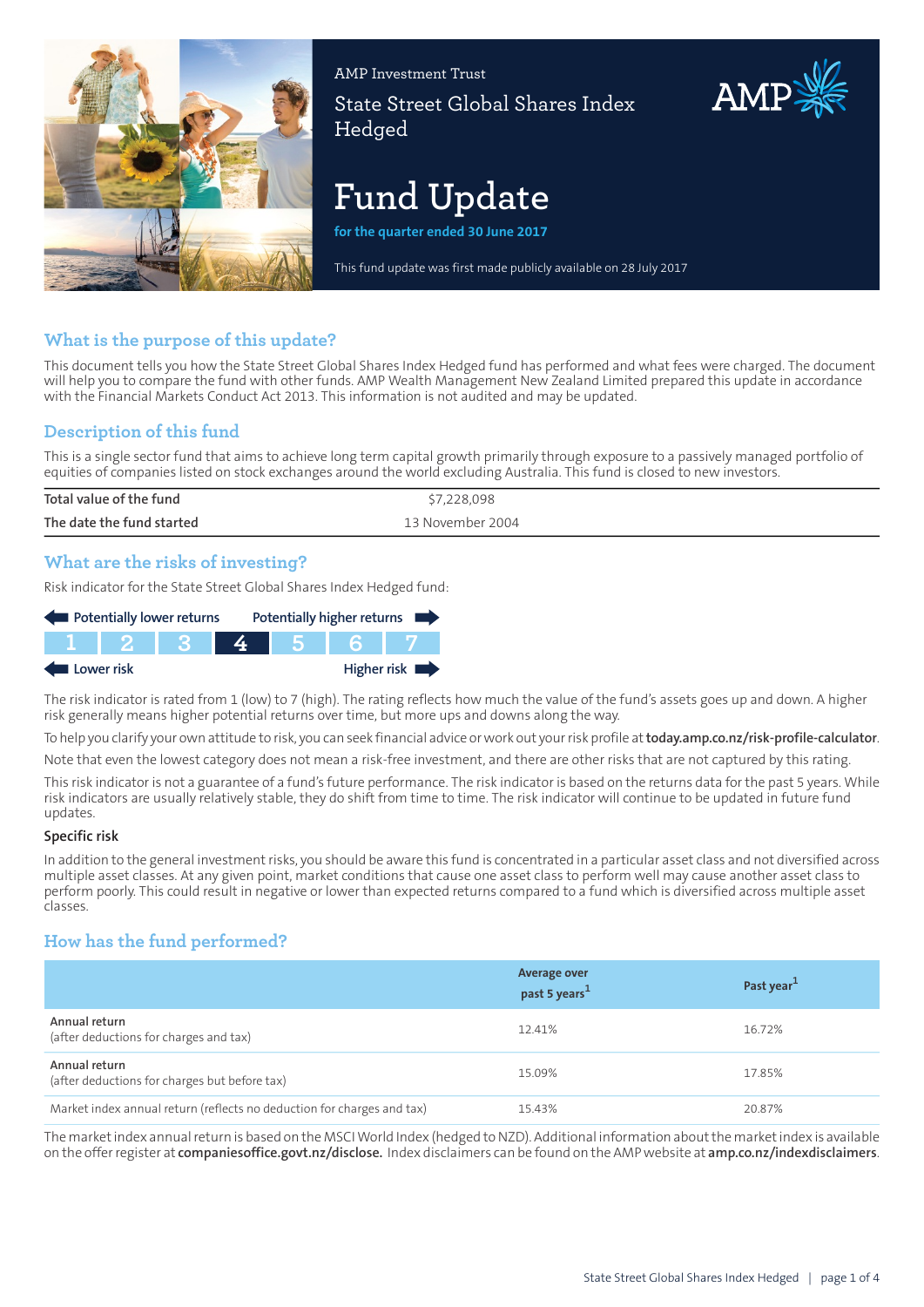#### **Annual return graph**



This shows the return after fund charges and tax for each of the last 10 years ending 31 March. The last bar shows the average annual return for the last 10 years, up to 30 June 2017.

**Important:** This does not tell you how the fund will perform in the future.

Returns in this update are after tax at the highest prescribed investor rate (PIR) of tax for an individual New Zealand resident. Your tax may be lower.

### **What fees are investors charged?**

Investors in the State Street Global Shares Index Hedged fund are charged fund charges. In the year to 31 March 2017 these were:

|                                                          | % of net asset value                                                     |
|----------------------------------------------------------|--------------------------------------------------------------------------|
| Total fund charges                                       | $1.32\%$ *                                                               |
| Which are made up of -                                   |                                                                          |
| Total management and administration charges              | 1.32%                                                                    |
| Including -                                              |                                                                          |
| Manager's basic fee                                      | 0.91%                                                                    |
| Other management and administration charges <sup>2</sup> | 0.41%                                                                    |
| Total performance-based fees                             | $0.00\%$                                                                 |
| <b>Other charges</b>                                     | Dollar amount per investor or description<br>of how charge is calculated |
| <b>NIL</b>                                               |                                                                          |

\* Based on a decrease in regulatory and administration costs and expenses, the Manager estimates that the total fund charges for the next scheme year will be 1.23% of the net asset value.

Investors may also be charged individual action fees for specific actions or decisions (for example, for withdrawing from or switching funds). See the 'fees and other charges' document on the entry relating to the offer of interests in the AMP Investment Trust maintained on the offer register (**[companiesoffice.govt.nz/disclose](http://companiesoffice.govt.nz/disclose)**) for more information about those fees.

Small differences in fees and charges can have a big impact on your investment over the long term.

#### **Example of how this applies to an investor**

Craig had \$10,000 in the fund at the start of the year and did not make any further contributions. At the end of the year, Craig received a return after fund charges were deducted of \$1,672.00 (that is 16.72% of his initial \$10,000). Craig also paid \$0.00 in other charges. This gives Craig a total return after tax of \$1,672.00 for the year.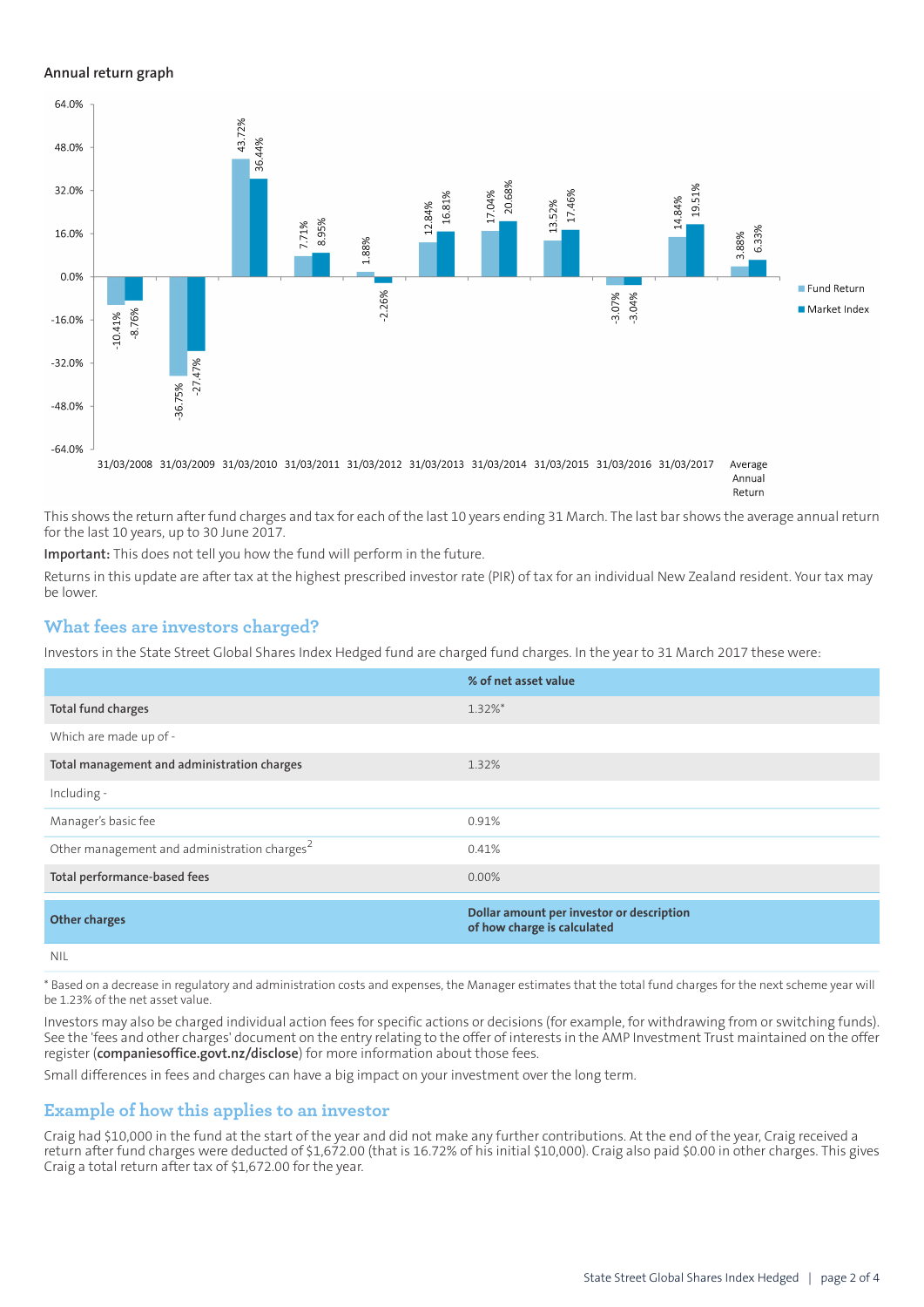# **What does the fund invest in?**

## **Actual investment mix<sup>3</sup>**

This shows the types of assets that the fund invests in.



#### **Target investment mix**

This shows the mix of assets that the fund generally intends to invest in.

| <b>Asset Type</b>            | <b>Allocation</b> |
|------------------------------|-------------------|
| Cash and cash equivalents    | 0.00%             |
| New Zealand fixed interest   | 0.00%             |
| International fixed interest | 0.00%             |
| Australasian equities        | 0.00%             |
| International equities       | 100.00%           |
| Listed property              | 0.00%             |
| Unlisted property            | 0.00%             |
| Commodities                  | 0.00%             |
| Other                        | 0.00%             |

## **Top 10 investments<sup>3</sup>**

|                | <b>Name</b>                                              | Percentage<br>of fund<br>net assets | <b>Asset Type</b>      | Country                  | <b>Credit rating</b><br>(if applicable) |
|----------------|----------------------------------------------------------|-------------------------------------|------------------------|--------------------------|-----------------------------------------|
| $\mathbf{1}$   | State Street International Equities Index (Hedged) Trust | 100.00%                             | International equities | Australia                | N/A                                     |
| 2              | $\overline{\phantom{a}}$                                 | $\overline{\phantom{a}}$            | $\sim$                 | $\overline{\phantom{a}}$ | $\overline{\phantom{a}}$                |
| $\overline{3}$ | $\sim$                                                   | $\sim$                              | $\sim$                 | $\overline{\phantom{a}}$ | $\sim$                                  |
| $\overline{4}$ | $\sim$                                                   | $\sim$                              | $\sim$                 | $\overline{\phantom{a}}$ | $\sim$                                  |
| 5              | $\sim$                                                   | $\sim$                              | $\sim$                 | $\overline{\phantom{a}}$ | $\sim$                                  |
| 6              | $\sim$                                                   | $\sim$                              | $\sim$                 | $\overline{\phantom{a}}$ | $\sim$                                  |
| $\overline{7}$ | $\sim$                                                   | $\sim$                              | $\sim$                 | $\overline{\phantom{a}}$ | $\overline{\phantom{a}}$                |
| 8              | $\sim$                                                   | $\sim$                              | $\sim$                 | $\overline{\phantom{a}}$ | $\overline{\phantom{a}}$                |
| $\circ$        | $\sim$                                                   | $\sim$                              | $\sim$                 | $\overline{\phantom{a}}$ | $\sim$                                  |
| $10 -$         |                                                          | $\sim$                              | $\sim 100$ m $^{-1}$   | $\sim$                   | $\sim$                                  |

The top 10 investments make up 100.00% of the fund.